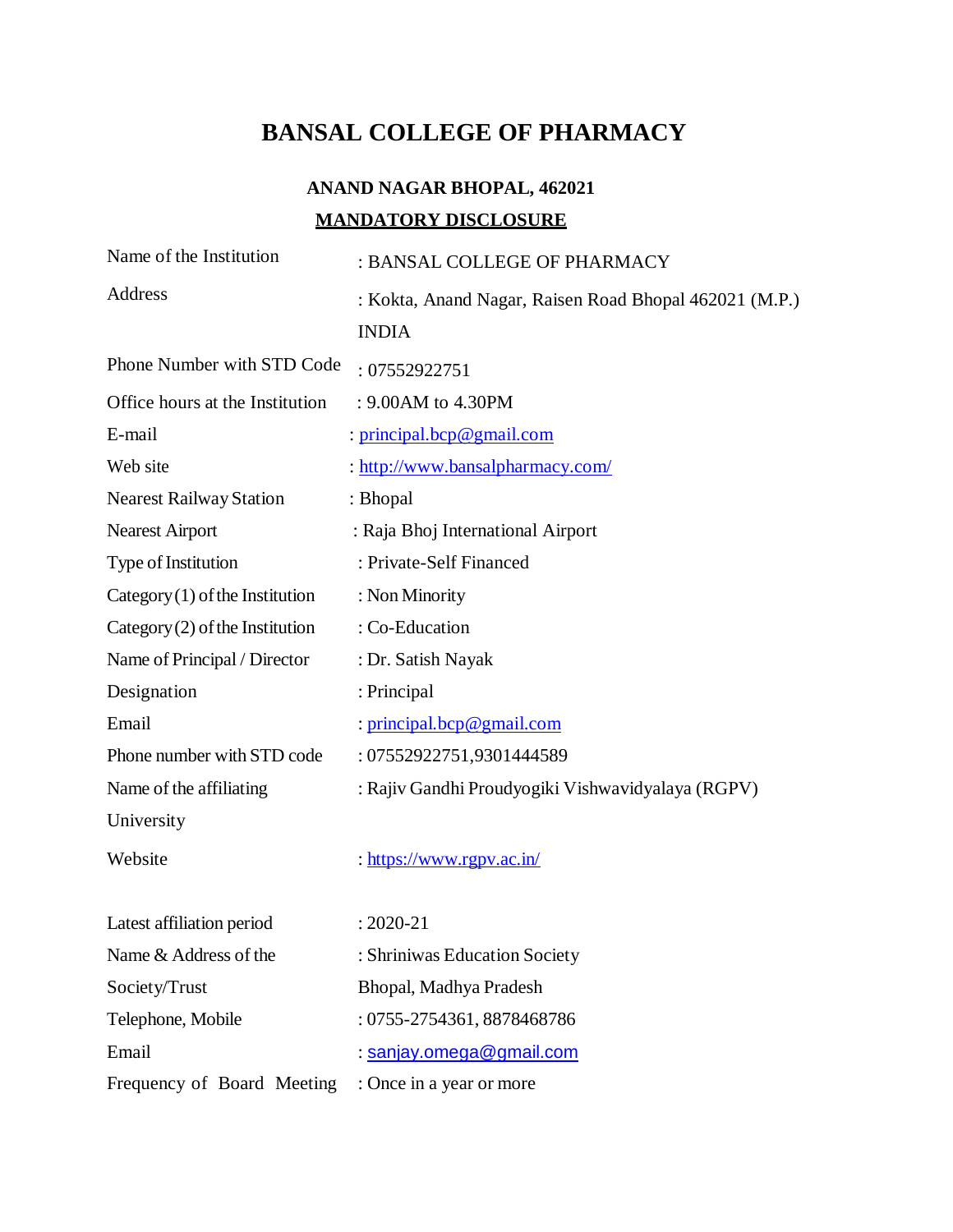and Academic Advisory Board

Meeting

Bandwidth available internet connection in the Institution (Leased line) of :  $32 \text{ Mbps}$ Number of classroom : 08

## **I. Programmes**

## **Name of the Programmes Approved by AICTE**

| S.No | <b>Degree</b>               | <b>Branch</b>                                                | <b>Intake</b> | <b>Duration</b> | <b>Affiliating</b><br>University |
|------|-----------------------------|--------------------------------------------------------------|---------------|-----------------|----------------------------------|
|      | B.Pharma Pharmacy           |                                                              | 100           | 4 Years         | <b>RGPV</b>                      |
|      | Total No. of Programmes : 1 |                                                              |               |                 |                                  |
|      |                             | $\Gamma_{\alpha\alpha}$ , $\Lambda$ g non Covemment of Norma |               |                 |                                  |

## **Fee: As per Government of Norms**

**Placement Facilities: Excellent**

## **II. Admission under reserved category:**

| Year    | <b>Intake</b> | <b>SC</b> | <b>ST</b> | <b>OBC</b> | <b>Total</b> |
|---------|---------------|-----------|-----------|------------|--------------|
| 2021-22 | 100           | 12        |           | 31         | 100          |
| 2020-21 | 100           | C         |           | 46         | 100          |
| 2019-20 | 100           | 11        | U         | 37         | 100          |

## **III. Average pass percentage of students during last three years.**

| Year     | 2020-2021 | 2019-2020 | 2018-2019 |
|----------|-----------|-----------|-----------|
| Appeared | ריס       |           |           |
| Passed   | 87        | 60        |           |
| Pass %   | 100%      | 98.36%    | 100%      |

## **IV. Placement Record for last three Years with median salary**

| <b>Academic Year</b> |    | Number of student placed   Median salary of placed graduates |
|----------------------|----|--------------------------------------------------------------|
| 2018-2019            | 30 | Two Lakh                                                     |
| 2019-2020            | 40 | Two Lakh Twenty Thousand                                     |
| 2020-2021            | 45 | One Lakh Eighty Thousand                                     |

## **V. Governance**

Members of the Board and their brief background

GOVERNING BODY (As per the norms of AICTE)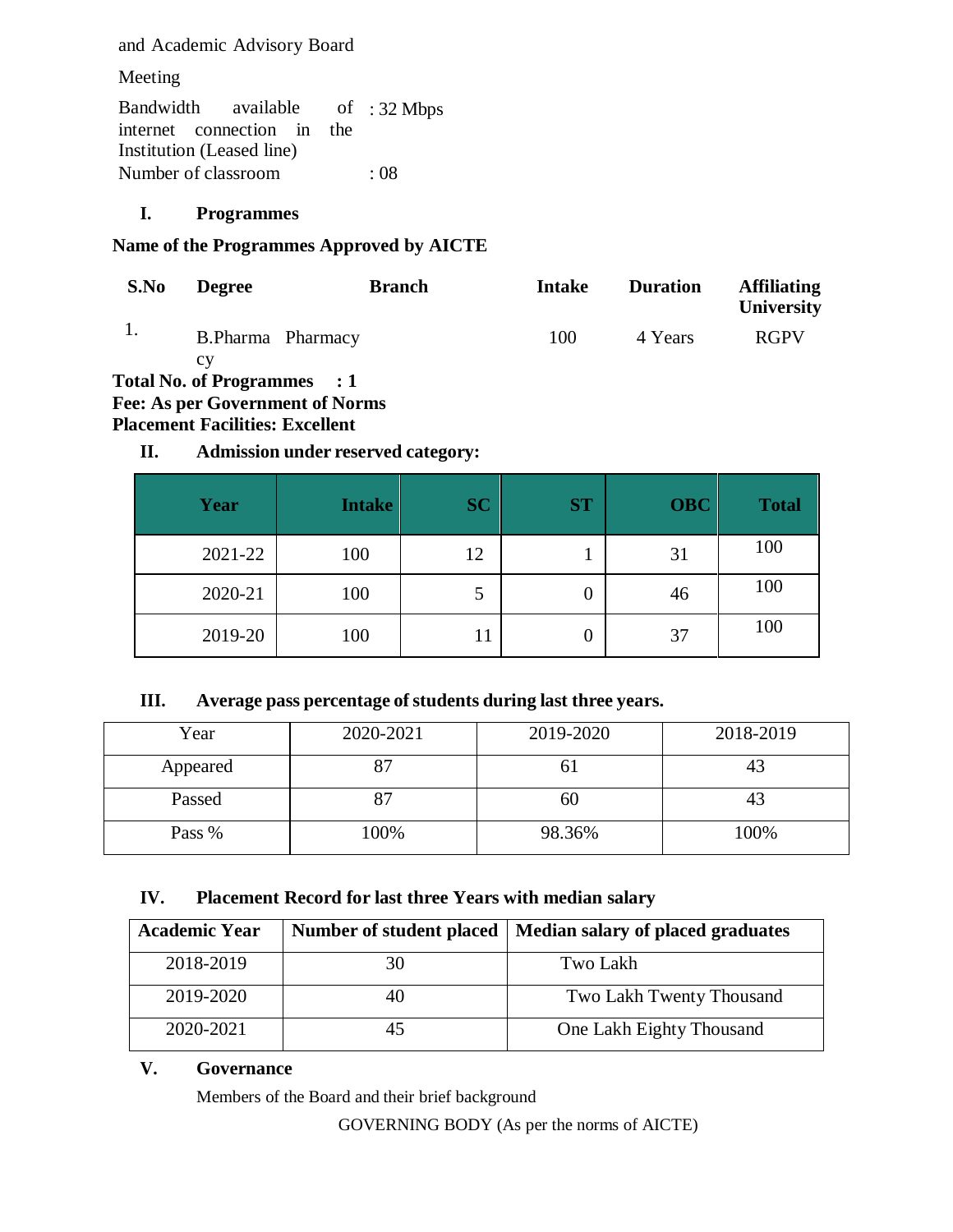| 1                       | Shri. Anil Bansal                                        | Chairman                   |
|-------------------------|----------------------------------------------------------|----------------------------|
| $\overline{2}$          | Shri. Sunil Bansal                                       | Member (Society's Nominee) |
| 3                       | Smt. Pooja Bansal                                        | Member (Society's Nominee) |
| $\overline{\mathbf{4}}$ | Smt. Parul Bansal                                        | Member (Society's Nominee) |
| 5                       | Dr. Sanjay Jain                                          | Member (Society's Nominee) |
| 6                       | Shri. Krishna Kumar Shrivastava                          | Member (Society's Nominee) |
| 7                       | Shri. Mahendra Singh                                     | Member (Society's Nominee) |
| 8                       | <b>Regional Officer AICTE</b>                            | Member                     |
| 9                       | Industrialist / Technologist to be nominated<br>by AICTE | Member                     |

| 10 | Vice Chancellor - RGPV., Bhopal                                                 | Member                  |
|----|---------------------------------------------------------------------------------|-------------------------|
| 11 | Director of Technical Education<br>Madhya Pradesh                               | Member                  |
| 12 | Industrialist/Technologist/ Educationist to<br>be nominated by State Government | Member                  |
| 13 | Director / Principal                                                            | <b>Member Secretary</b> |

#### **Organizational chart and processes**

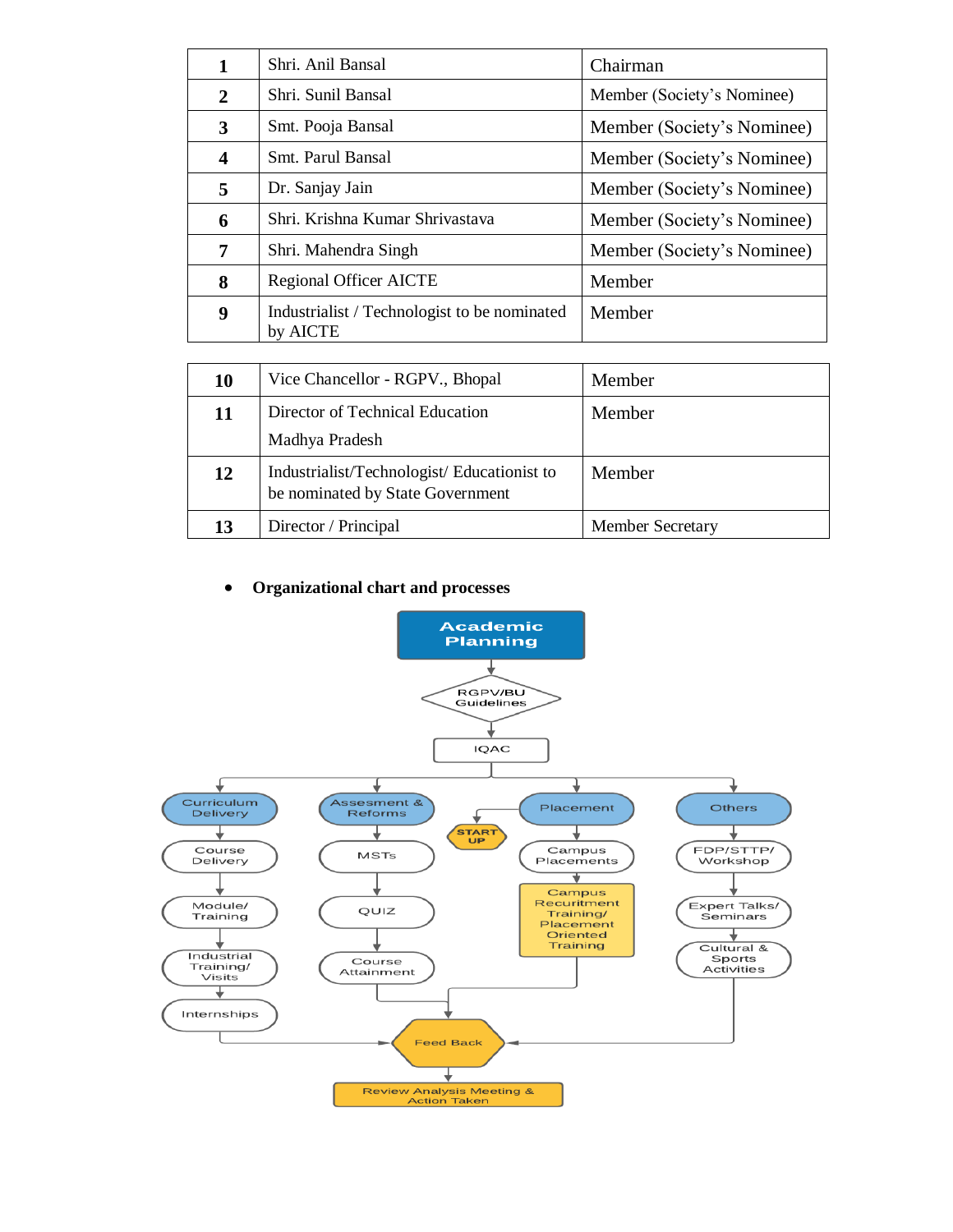## **Nature and Extent of involvement of Faculty and students in academic affairs/improvements**

## **Faculty**

The following are the various bodies of the institution constituted as per the recommendations of statutory bodies. Faculty members are involved in decision making, perspective plan in all the following bodies.

- Academic Council
- Internal Quality Assurance Cell
- Grievance Redressal Committee
- Purchase Committee
- Anti-Ragging Committee
- Library Advisory Committee

## **Students**

The Institute also encourages student's representations in various and bodies, such as,

- NSS & NCC
- Anti-Ragging Committee,
- Pharmaceutical Society

## **Mechanism/Norms & Procedure for democratic/good Governance –**

De-centralised work distribution and close interaction amongst staff & Management

#### **Establishment of Anti Ragging and Grievance Redressal Committee**

| S. No.         | <b>Name</b>                                                       | <b>Status</b> | Mobile No. |
|----------------|-------------------------------------------------------------------|---------------|------------|
| 1              | Dr. Priyanka Singh                                                | Chairman      | 8319969041 |
| $\overline{2}$ | Prof. Shobhit Shrivastava                                         | Co-Chairman   | 9907503484 |
| 3              | Prof. Purnima Shukla                                              | Member        | 9752674650 |
| $\overline{4}$ | Prof. Abhinay Dwivedi                                             | Member        | 9691942150 |
| 5              | Prof. Mamta Yadav                                                 | Member        | 9713947587 |
| 6              | Mr. Akash Dwivedi                                                 | Member        | 7460899682 |
| 7              | Mr. Yatin Gupta                                                   | Member        | 6266304807 |
| 8              | Ms. Urvashi Purwar                                                | Member        | 9005502741 |
| 9              | Ms. Nikita Ojha                                                   | Member        | 9098458400 |
| 10             | Mr. Kapil Sharma                                                  | Member        | 7067211210 |
| 11             | Mr. Aman Singh                                                    | Member        | 7999819445 |
| 12             | Ms. Aishwarya Shrivastava                                         | Member        | 9131869367 |
| 13             | Mr. Sharad Dwivedi-Director,<br><b>Bansal News</b>                | Member        | 9425008544 |
| 14             | Mr. Prasanna Sharma - Chairman,<br>Sister Nivedita Shiksha Samiti | Member        | 9425011155 |
| 15             | Mr. Rajesh Singh                                                  | Member        | 7049105886 |
| 16             | Mr. Amit Kumar Shukla                                             | Member        | 7828465378 |
| 17             | Mr. Anil Chaturvedi                                               | Member        | 7509618974 |
|                |                                                                   |               |            |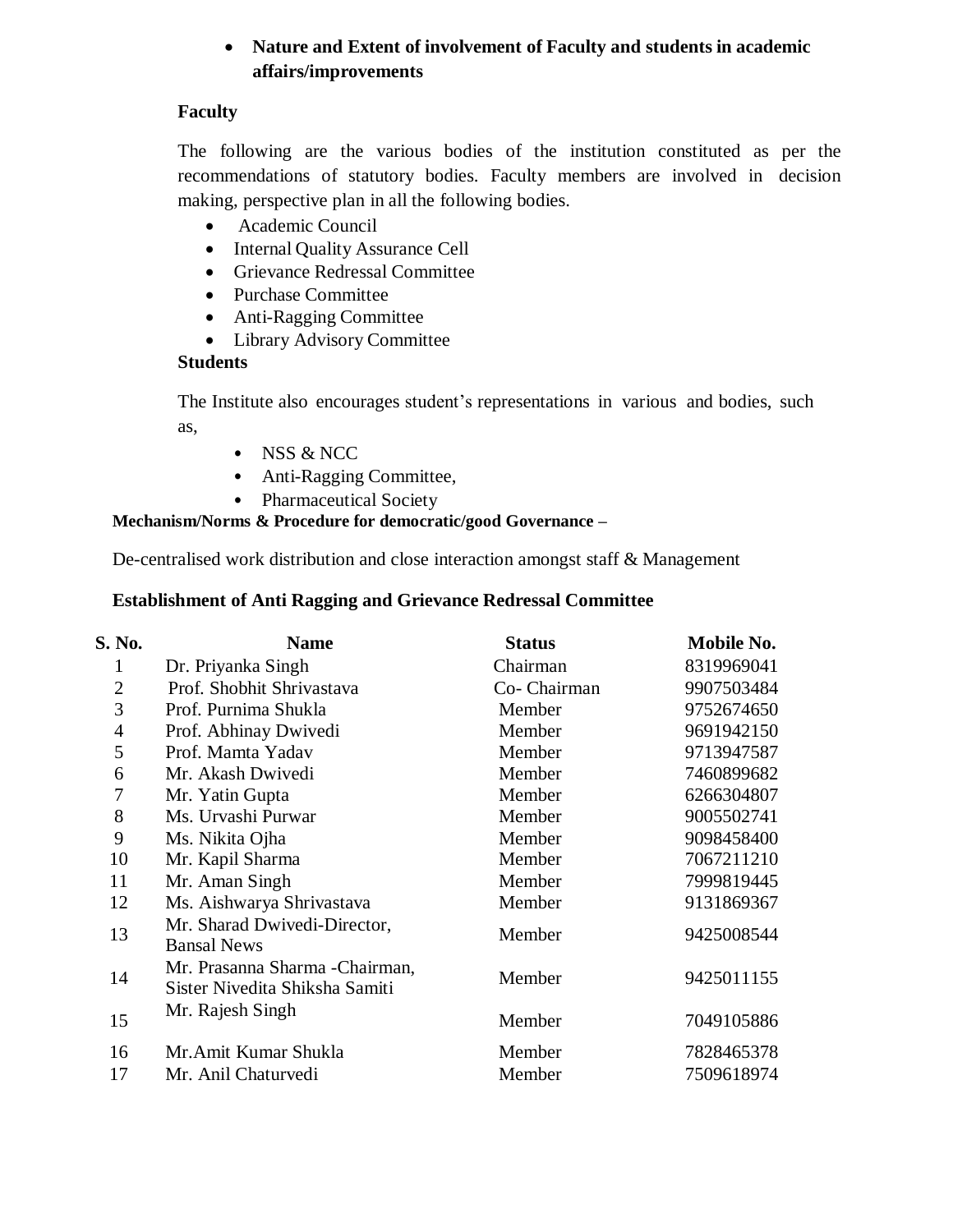## **Grievance Redressal Committee**

| S. No.         | Name                 | Designation               | Position    | <b>Contact No.</b> |
|----------------|----------------------|---------------------------|-------------|--------------------|
| $\mathbf{1}$   | Dr. S. Nayak         | Professor                 | Chairperson | 9301444589         |
| $\overline{2}$ | Dr. Dhanraj Patidar  | Associate<br>Professor    | Member      | 7898624886         |
| 3              | Mrs. Ritu Sharma     | Associate<br>Professor    | Member      | 9713455865         |
| $\overline{4}$ | Ms. Rajkumari Lodhi  | Assistant<br>Professor    | Member      | 7247573737         |
| 5              | Mrs Purnima Tripathi | Assistant<br>Professor    | Member      | 9752674650         |
| 6              | Ms. Sandhya Singh    | Member (Non-<br>Teaching) | Member      | 9826802343         |
| $\overline{7}$ | Ms. Sangeeta Singh   | Member<br>(Student)       | Member      | 8545921685         |
| 8              | Mr. Abhay Pandey     | Member<br>(Student)       | Member      | 7247207809         |

## **Establishment of Committee for SC/ST**

| S. No.         | Name                       | Designation            | Position    | <b>Contact No.</b> |
|----------------|----------------------------|------------------------|-------------|--------------------|
| 1              | Dr. S. Nayak               | Principal              | Chairman    | 9301444589         |
| 2              | Mr. Shobhit<br>Shrivastava | Associate<br>Professor | Co-Chairman | 9907503484         |
| 3              | Dr. Priyanka Singh         | Associate<br>Professor | Member      | 8319969041         |
| $\overline{4}$ | Ms. Mamta Yadav            | Assistant<br>Professor | Member      | 9713947587         |
| 5              | Mr. Satyam Khare           | Assistant<br>Professor | Member      | 8878414505         |
| 6              | Ms. Sandhya Singh          | Non-Teaching           | Member      | 9826802343         |
| $\overline{7}$ | Mr. Narayan Singh Jhagare  | Non-Teaching           | Member      | 9754949234         |
| 8              | Mr. Sudeep Dhakar          | Student                | Member      | 7470470927         |
| 9              | Ms. Pratiksha Raut         | Student                | Member      | 7879613185         |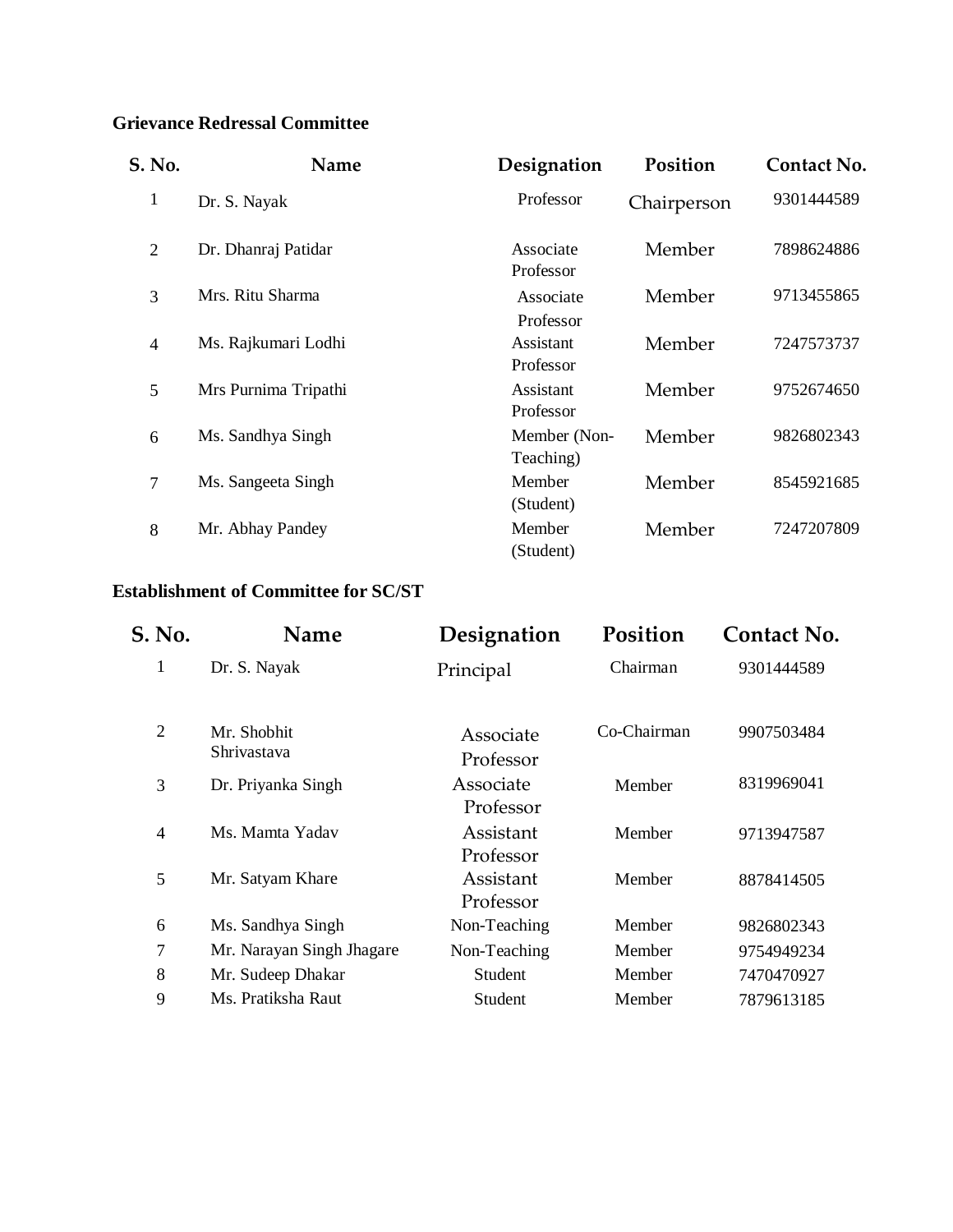## **Internal Quality Assurance Cell (IQAC)**

| S. No.         | <b>Name</b>             | <b>Designation</b> | <b>Position</b> |
|----------------|-------------------------|--------------------|-----------------|
| 1              | Er. Sunil Bansal        | Secretary          | Member          |
| $\overline{2}$ | Dr. Sanjay Jain         | Jt. Secretary      | Member          |
| 3              | Dr. S. Nayak            | Chairman           | Chairperson     |
| $\overline{4}$ | Mr. Shobhit Shrivastava | Co-Chairman        | Member          |
| 5              | Mr. Abhinav Dwivedi     | Member             | Member          |
| 6              | Dr. Priyanka Singh      | Member             | Member          |

| Frequency of Board Meeting and Academic Advisory Board Meeting : Once a year or more |             |
|--------------------------------------------------------------------------------------|-------------|
| Student Feedback on Institutional Governance/ Faculty performance                    | $\cdot$ Yes |
| Grievance Redressal mechanism for Faculty, staff and students                        | : Yes       |

**VI. Faculty**

**Permanent Faculty: 24**

Faculty: Student Ratio: 1: 15

#### **VII. PROFILE OF DIRECTOR/PRINCIPAL WITH QUALIFICATIONS, TOTAL EXPERIENCE, AGE AND DURATION OF EMPLOYMENT AT THE INSTITUTE CONCERNED**

| <b>Name</b>                      | Dr. Satish Nayak                                             |
|----------------------------------|--------------------------------------------------------------|
| Date of Birth                    | 03/08/1964                                                   |
| <b>Educational Qualification</b> | M. Pharm, Ph.D                                               |
|                                  | Teaching-33 Year                                             |
| <b>Work Experience</b>           | Research - 07 Year                                           |
| Subjects teaching at Under       | HAP, Microbiology & Pharmacognosy.                           |
| <b>Graduate Level</b>            |                                                              |
| <b>Post Graduate Level</b>       | <b>Pharmacognosy</b>                                         |
|                                  | No. of papers published in National/ International Journals/ |
| <b>Research guidance</b>         | <b>Conferences-62</b>                                        |
|                                  | <b>Master's- More than 40 P.G Thesis</b>                     |
|                                  | PhD. - 15 PhD Thesis                                         |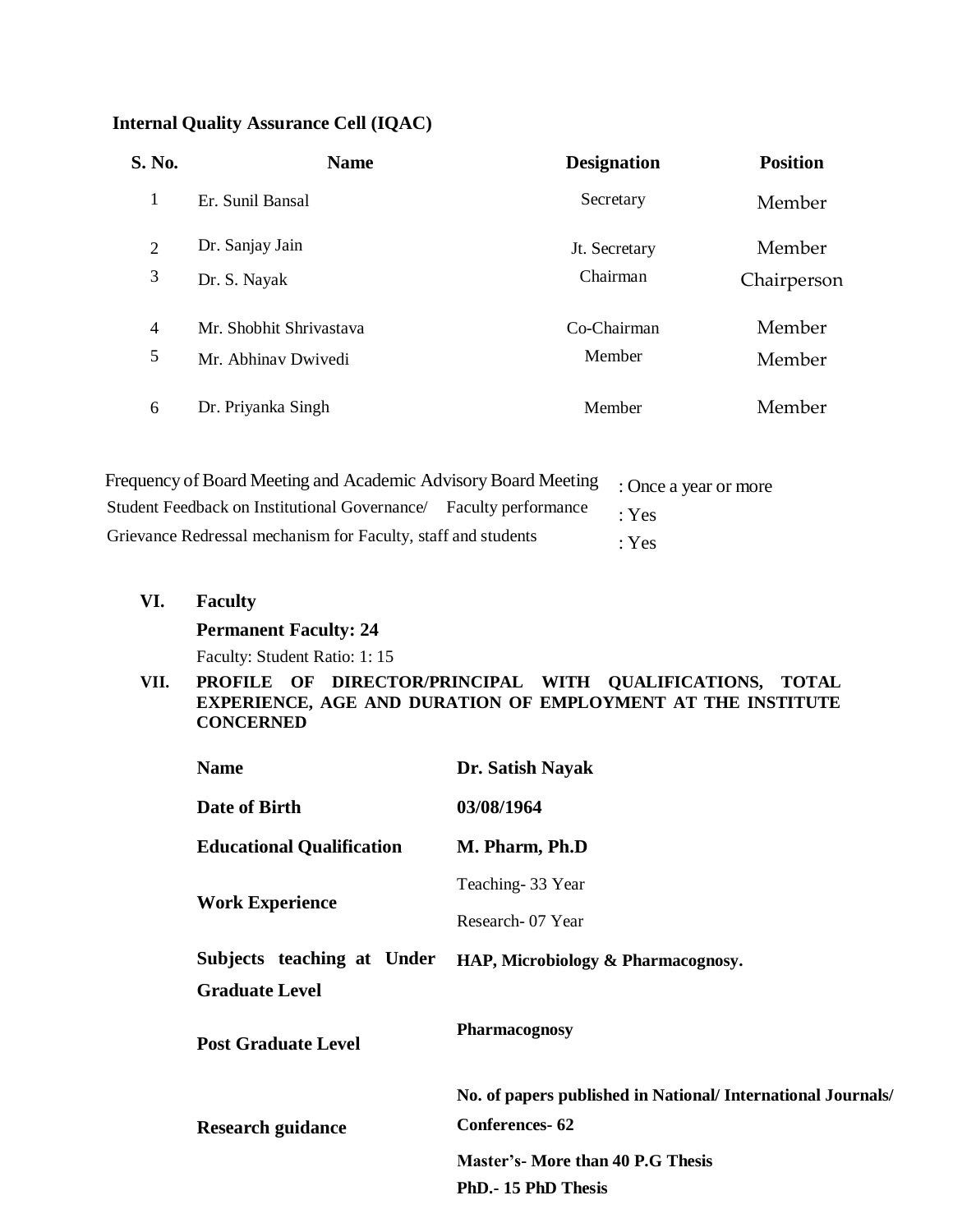## **Research Publications 62 publications at international and 10 at national level**

#### **VIII. Infrastructure and other resources available:**

| <b>Number of Laboratories</b>            | :16                                                                    |
|------------------------------------------|------------------------------------------------------------------------|
| Department Library                       | :01                                                                    |
| Seminar Halls                            | :01                                                                    |
| Auditorium                               | :01                                                                    |
| Central Library                          | :01                                                                    |
| <b>Central Instrument</b>                | :01                                                                    |
| E-learning facility                      | : LMS CANVAS                                                           |
| Power Backup                             | :01                                                                    |
|                                          | Barrier free environment for disabled and elderly person               |
|                                          | Special facilities for conduction of class and meeting in online mode. |
| Social Media Cell                        |                                                                        |
| <b>Soft Skill Development Facilities</b> |                                                                        |

## **IX. Library**

| <b>Details of memberships</b>    | Name of service                                                | No of e-resources with |
|----------------------------------|----------------------------------------------------------------|------------------------|
|                                  | subscribed to                                                  | full text access       |
| <b>DELNET</b>                    | <b>Bansal Institute of Science</b>                             | 4500 titles, 47500     |
|                                  | & Technology                                                   | volumes                |
| National Digital Library         | National Digital Library of                                    | 1.85 Crore<br>$E-$     |
|                                  | India Project, Indian                                          | Resources              |
|                                  | Institute of Technology,                                       |                        |
|                                  | Kharagpur,                                                     |                        |
| Shodhganaga                      | Shodhganga: a reservoir of Indian theses @ INFLIBNET           |                        |
| <b>RGPV</b> Digital Library from | https://www.kopykitab.com/subdomain/rgpv2019/                  |                        |
| KopyKitab                        |                                                                |                        |
| <b>RGPV Elibrary</b>             | $6,00,000+$ Publications, $25,000+$ eBooks from top Publishers |                        |
|                                  | like Cambridge University Press, Wiley, Pearson, Morgan        |                        |
|                                  | Claypool,, Kopykitab, IGI Global and Refread OA Collections    |                        |
|                                  | and 83,000+ Online Lecture                                     |                        |

## **X. Sports, Games (Indoor & Outdoor), Gymnasium, Yoga Centre Facilities.**

| <b>Type</b>    | <b>Sports/Games</b> | Size $(m^2)$    |
|----------------|---------------------|-----------------|
|                | Cricket             | $100*50=5000$   |
|                | Football            | $100*50 = 5000$ |
| <b>OUTDOOR</b> | Basketball          | $91.40*55=5027$ |
|                | Kabaddi             | $13*10=130$     |
|                | <b>Volley Ball</b>  | $18*9=162$      |
|                | Kho Kho             | $27*16=432$     |
|                | Athletic Long Jump  | $40*3=120$      |